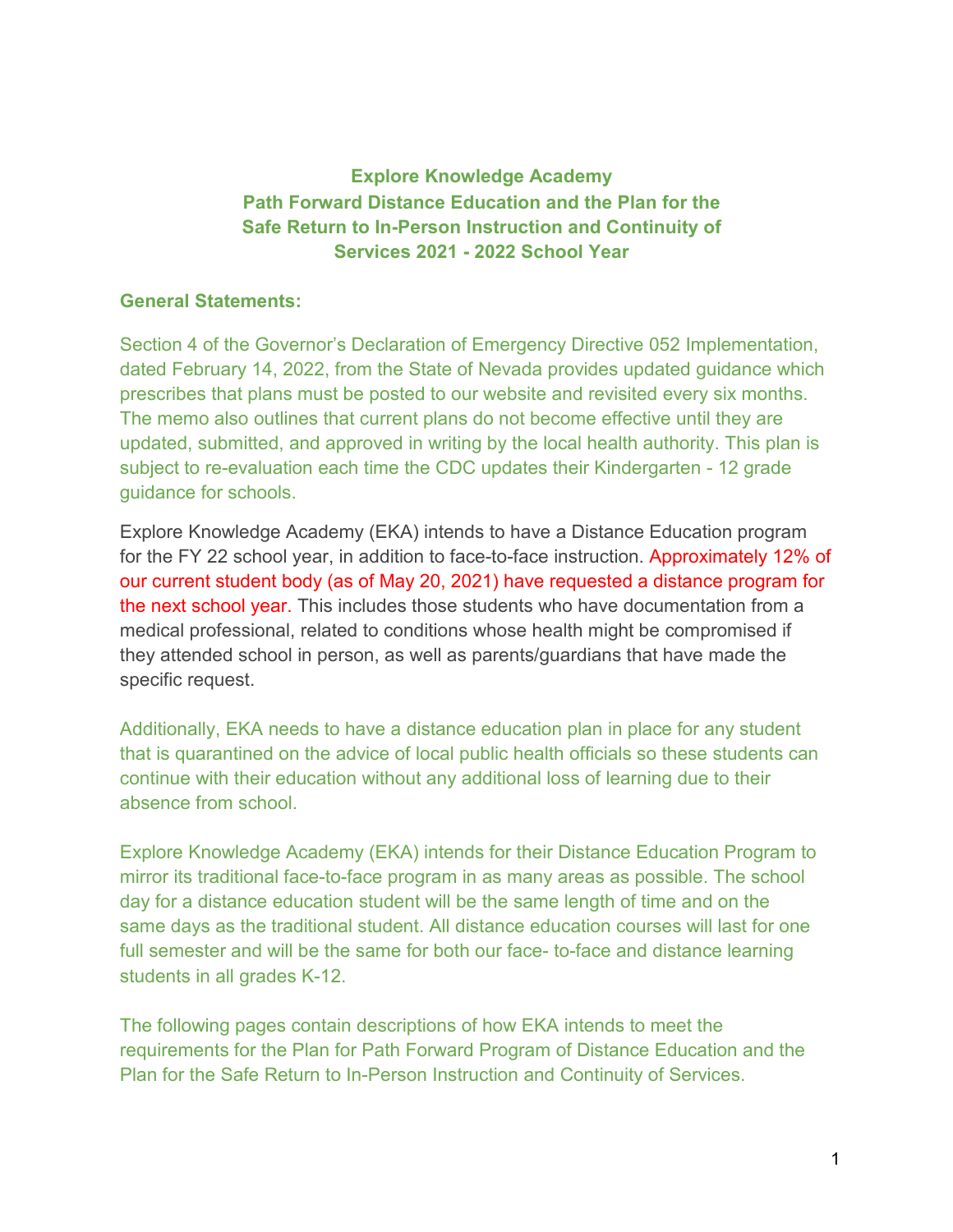**Technology:** *(Requirement: In implementing a Path Forward Program of Distance Education, schools must ensure students participating in distance education have access to the technology necessary to participate in distance education, such as access to a computer and Internet connectivity, or a plan to provide accommodations for students without access to such technology. (Guidance Memo 21-02))*

For the last two years, EKA has been able to loan technology to our students that do not own their own devices, while ensuring a 1:1 ratio on campus. We intend to continue that loan program, ensuring that all Distance Learning students have access to the technology at home they need to be successful at our school. Families will be sent an informational letter with a form to complete for the Technology Loan Program prior to the start of the school year. In the weekly newsletter, EKA will continue to make families aware of low-cost internet and the school counselors will work with families to assist them in acquiring access. Families will also be notified of any options that the state creates, or other public hotspot locations throughout the city or on campus. EKA will also have hotspots and connectivity pay as you go cards for families that do not qualify for a low-cost internet option.

All EKA teaching staff are given technology and support equipment they may need for both the distance and face-to-face programs.

**The Program:** *(Requirement: All schools must submit a Plan for a Path Forward Program of Distance Education for the 2021 - 2022 school year. (Guidance Memo 21- 02))*

For the 2021 - 2022 school year, EKA's Distance Learning program is synchronous with its face-to-face traditional learning program. We are not purchasing any distance education courses to use in this program, nor is there an outside vendor providing courses. All courses offered at EKA are all aligned to NVACS. All classes for all grade levels will be one school semester in length. High school classes will have a weight of 0.5 credits per class. Students will be participating in our traditional face-toface program, but they will be accessing the classroom via computer rather than in person.

**Enrollment:** *(Requirement: Any EKA student who has documentation from a medical professional related to a condition that would be compromised by attending school inperson or is quarantined on the advice of local public health officials must have an opportunity to access and participate in distance education. Students must have an ability to access and participate in distance education at the request of their parent/guardian through a process established by the school. (Guidance Memo 21-02))*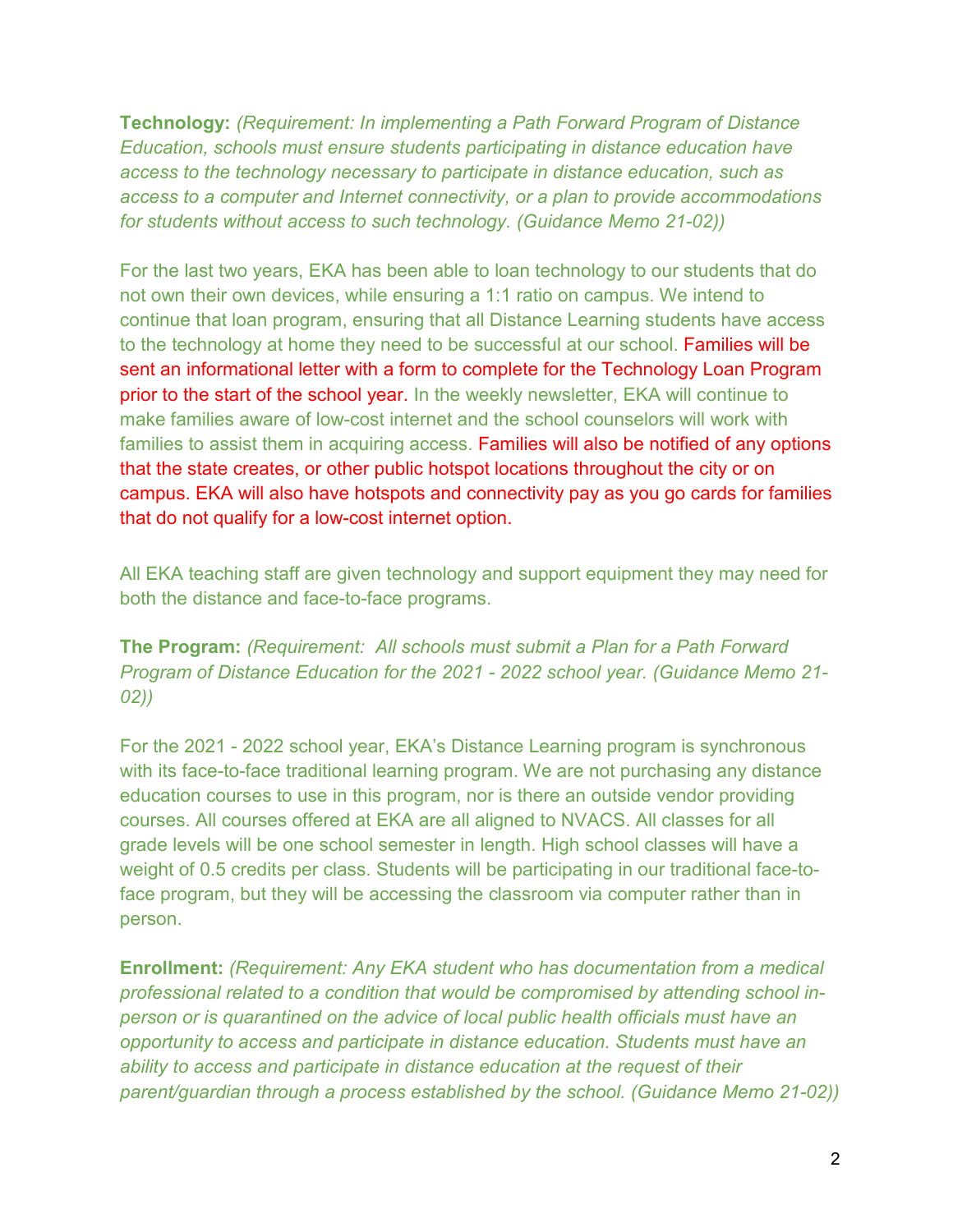During the enrollment period this year, families will be given the choice to select either our traditional face-to-face program or our distance education program. This will be done as part of our online enrollment process. Any family that wishes for their student(s) to be enrolled in the distance education program will be accepted as long as there is space in the program. Distance learning students' grades and attendance will be monitored by the school counselors and administration. Students enrolled in other schools may not attend EKA's distance learning program on a full time or part time basis. Students outside Clark County may not attend any of EKA's programs. Only EKA full time enrolled students may participate in the distance learning program. The distance learning program is a full-time program; students may not be enrolled in both distance learning and face-to-face learning at EKA at the same time.

EKA's counselors will ensure that students at all grade levels are enrolled in the appropriate classes for their grade level or those needed for high school graduation. All middle and high school students will meet with a counselor to develop their plan of study for the year. Plans of study will be completed in the CCSD Infinite Campus system.

All students will take their classes concurrently and will be enrolled in a minimum of 6 classes per school day. High school seniors taking courses at the local college or university may substitute a college or university class for up to 2 of the 6 classes, but must attend at least 4 classes at EKA.

**Attendance:** *(Requirement: A licensed teacher or substitute teacher must attempt to contact each student via electronic means or by telephone at least once per instructional day; if a student's lack of access to a telephone or Internet services results in an inability to be contacted, a licensed teacher or licensed substitute teacher must attempt contact via other means once per week and maintain record of attempts (Guidance Memo 21-02))*

Explore Knowledge Academy's distance education program will use the same programming and teachers as the face-to-face program. EKA is a CCSD sponsored charter school and will follow CCSD's Infinite Campus procedures for attendance. All Teachers of Record will be licensed in or have an endorsement in the core subject area that they are teaching. EKA teachers will have both face-toface as well as distance education students in their classes simultaneously. Students in the distance learning program will need to attend classes on a realtime basis just like our face-to-face students.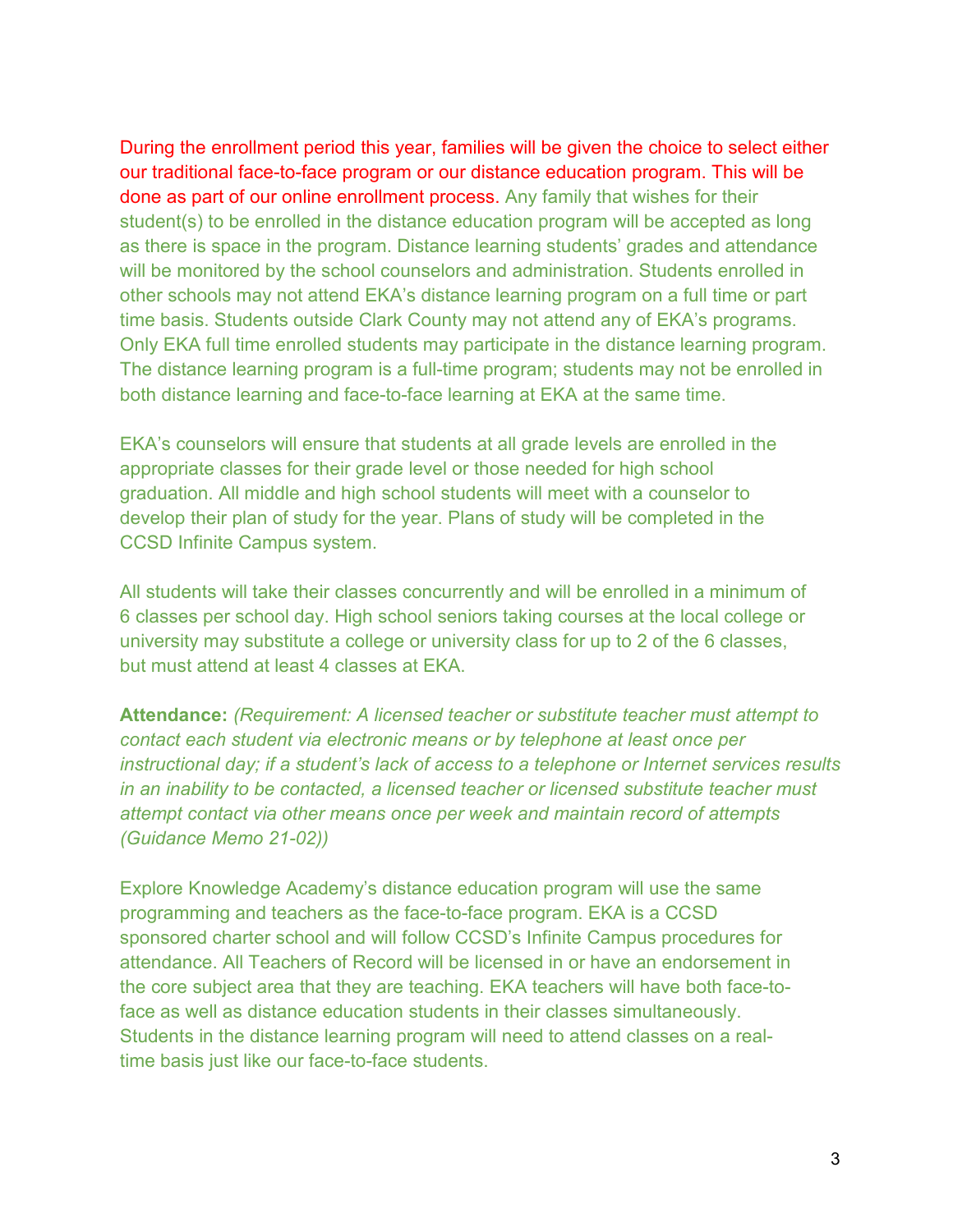Attendance for all students, regardless of program, will be the same. Teachers will take daily/course attendance of both face-to-face and distance learning students at the same time at the start of the course, or for Kindergarten-Fifth grade, twice a day. Students may need to attend additional small-group instruction depending on the academic progress of each student.

All full-time distance education students are required to attend the full duration of all real-time sessions with their cameras on throughout the sessions and must be available for all real-time sessions during the school's instructional day. Students may use a blurred background feature when participating in real-time sessions.

Two-way communication with the student's teacher(s) is essential. Each teacher will provide contact information through Google Classroom. School counselors are also available to support families.

*(Requirement: Schools must use a consistent method in Infinite Campus for recording contact with students participating in distance education, which may include students demonstrating regular weekly progress in their classwork that can be verified through a learning management system. (Guidance Memo 21-02))*

Teachers are required (NAC 387.165 and NAC 387.171) to take attendance daily. Daily attendance must be taken in Infinite Campus, the state designated student information system for class record books. Traditional attendance coding of P: Present, A: Absent, or T: Tardy will be utilized and enabled during face-to-face instruction at the school site as well as for distance learners.

## **Testing:**

In order for EKA to ensure validity of assessments administered to distance learning students, they will require that the students be on camera and visible throughout the entire testing period. Additionally, students will be assessed through projects and teacher developed quizzes that they complete off-line. All high stakes required testing must be done on campus. Distance students will be required to attend school to complete this testing, though they may request small group testing administration if they have a documented medical reason for not attending school in person for the 2021-2022 school year. Proof of documentation must be provided to the school nurse.

## **Coursework:**

Students will take courses with the same rigor, scope, and sequence as our traditional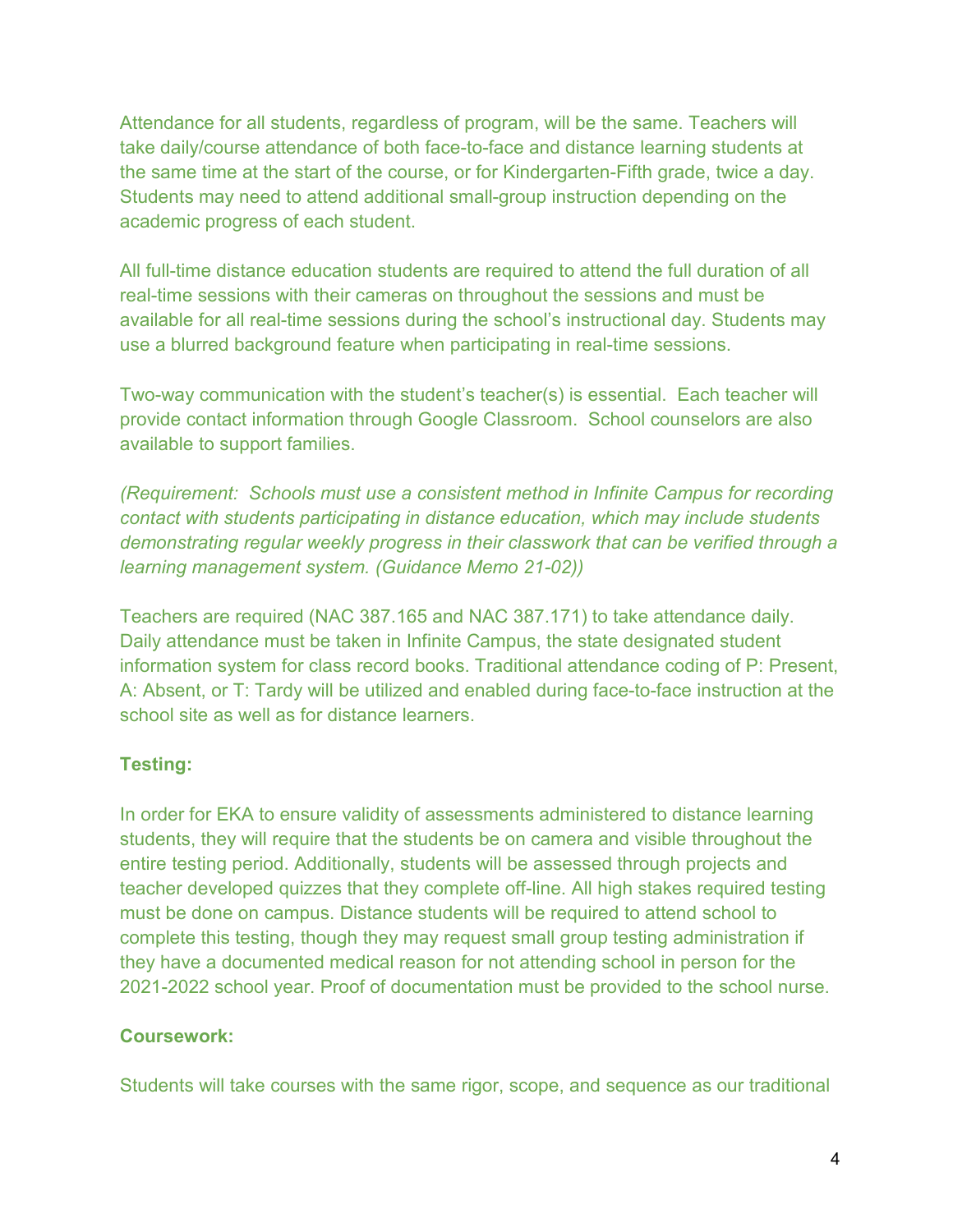classes. Assignments will require students to write, read, and/or complete offline assignments, which will be graded by the teacher. The teacher will evaluate and provide formative feedback to the student on completed work and assessments. Teachers will grade student work and enter final grades at the end of each semester grading period into our Infinite Campus system, the same for distance as well as faceto-face students. Students must receive at least a 60% in each class to be considered passing. All records will be maintained electronically through the Infinite Campus system.

### **Student Progress Monitoring:**

Distance education students will first be monitored by their teachers for each course. If a teacher sees that a student is struggling, (receiving a D or lower in any class), they will first reach out to the family. If that is not enough support, the teacher will refer the student to the school counselors. The counselors will contact families and set up meetings to determine what the school can do to support the student in distance learning, even if it means moving the student to face-to-face learning. If after meeting with the counselors, the student(s) continue to struggle with the distance learning program, the counselors will refer the student(s) to administration who will then contact the family for a new meeting. At the meeting the administrator and/or family will discuss the continued benefits of the student remaining in the distance learning program and set new success goals or will agree to move the student to the face-to-face program. If the student(s) is able to meet those distance learning goals, they will remain in the distance learning program. If they are not meeting those goals at the conclusion of the next academic quarter, they will be moved to the face-to-face learning program.

**Student/Family Communications:** *(Requirement: Licensed teachers and/or licensed substitutes must be accessible to students through the Internet or by telephone during the school's regularly scheduled instructional hours. (Guidance Memo 21-20))*

Distance Education students will have access to their teachers on a daily basis in each of their classes. Additionally, the teachers will be available through email and if needed, a student can contact a teacher by phone through the main office. EKA has also created a parent focused email, parentportal@ekacademy.org that EKA families can use to get information from office and administrative staff quickly during school/office hours.

A licensed teacher or substitute teacher will attempt to contact each student via electronic means or by telephone at least once per instructional day; if a student's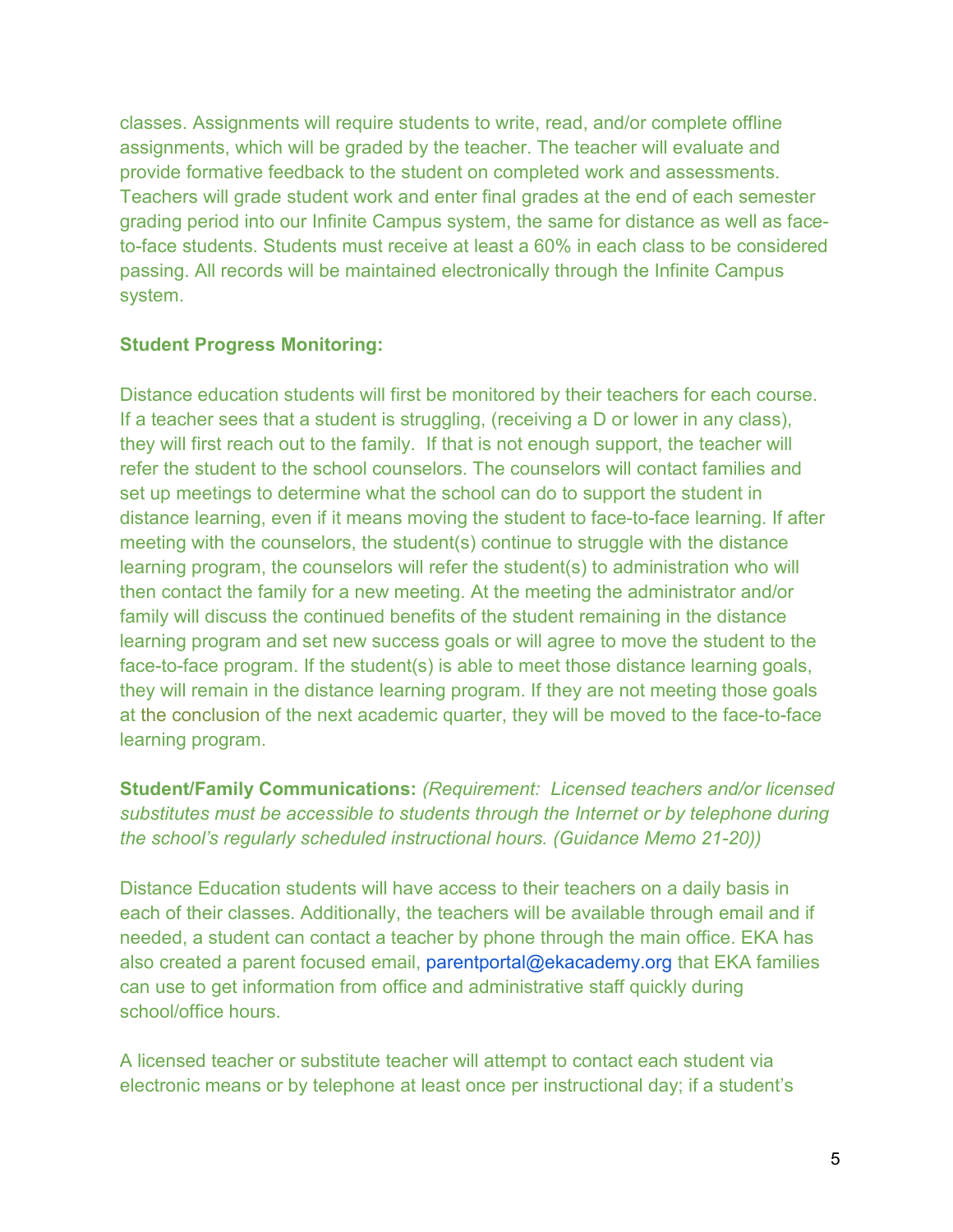confirmed lack of access to a telephone or internet service results in an inability to be contacted, a licensed teacher or licensed substitute teacher will record attempted contact via other means once per week and maintain a record of attempts.

**Individualized Programs:** *(Requirement: The program of instruction must provide appropriate education for English Language Learners, students with Individualized Education Programs, and students with 504 plans. (Guidance Memo 21-02))*

English Learners, students with Individualized Education Plans and 504 plans, along with those students who test in the lowest 40th percentage on the NWEA Map tests will receive needed specialized services. Services can be performed on campus or may be arranged with the specialized instructor through distance/electronic means.

**Nutrition Services:** *(Requirement: Students participating in distance education must receive access to the nutrition services to which they are entitled. (Guidance Memo 21- 02))*

Students will not have access to nutrition services, as Explore Knowledge Academy (EKA) does not provide nutrition services.

## **Plan for Safe Return to In-Person Instruction and Continuity of Services**

On February 25, 2022, the CDC recommended moving to a new system of COVID-19 Community Indicators based on the following criteria:

- New hospital admissions with confirmed COVID-19/100,000 people and percent of inpatient beds occupied with COVID-19 patients selected as best candidates.
- ICU beds occupied, new hospital admissions/100 beds, test positivity, and metrics reflecting percent change (e.g., in new admissions, new cases) eliminated.
- New cases retained as a potential candidate to assess performance as a leading indicator.

The new metrics are better indicators over community transmissions and better identity regions that will experience severe outcomes three weeks later. With the adoption of the new COVID-19 Community Indicators, EKA will implement the following mitigation strategies to align with the new categories.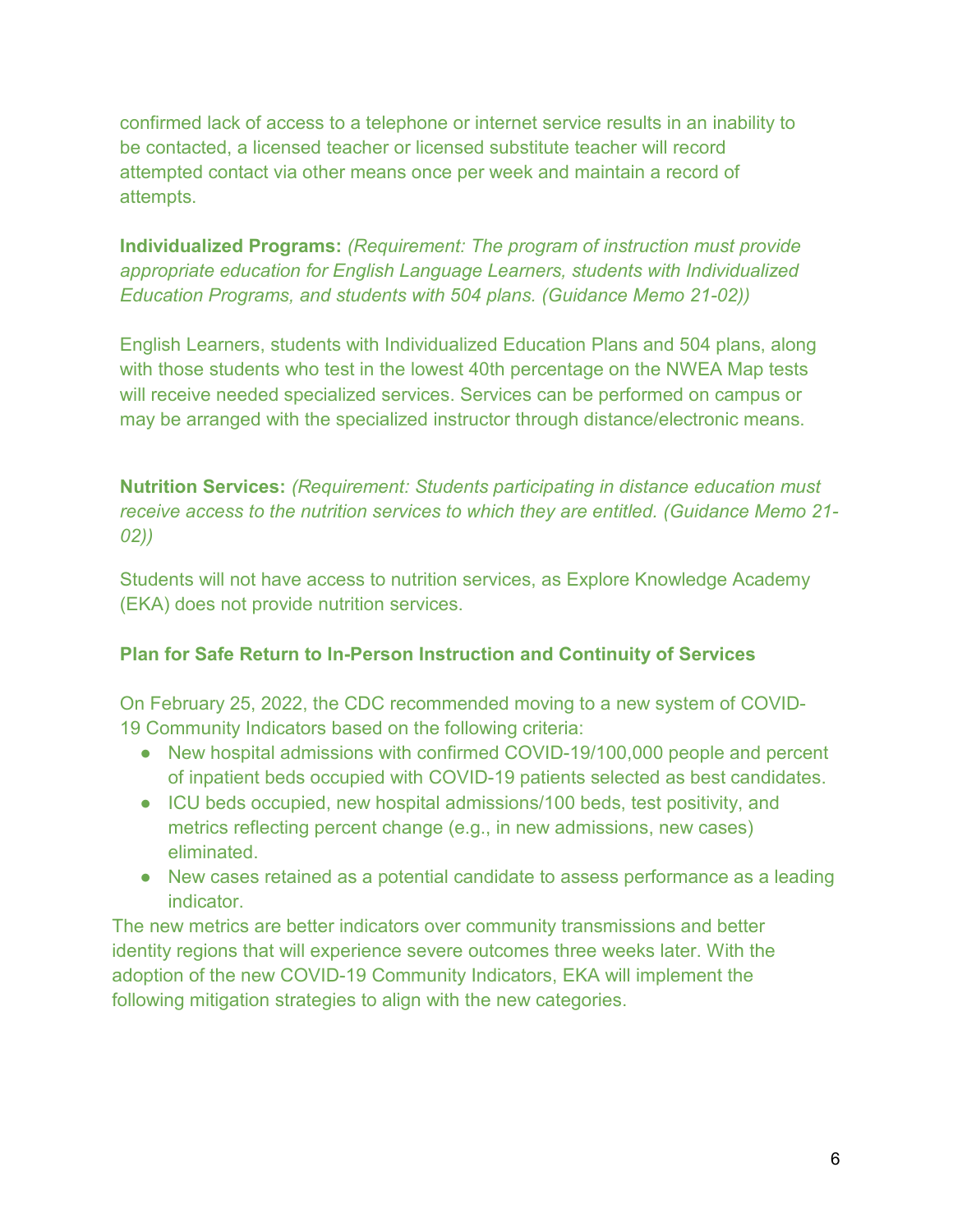| New Cases*        | <b>Community Indicators</b>                                                        | Low                     | Medium            | <b>High</b>        |
|-------------------|------------------------------------------------------------------------------------|-------------------------|-------------------|--------------------|
| Fewer than<br>200 | New COVID-19 admissions per 100,000 population (7-day<br>total)                    | 10.0                    | $10.0 - 19.9$     | > 20.0             |
|                   | Percent of staffed inpatient beds occupied by COVID-19<br>patients (7-day average) | $\overline{a}$<br>10.0% | $10.0 -$<br>14.9% | ><br>15.0%         |
| 200 or more       | New COVID-19 admissions per 100,000 population (7-day<br>total)                    | N/A                     | < 10.0            | > 10.0             |
|                   | Percent of staffed inpatient beds occupied by COVID-19<br>patients (7-day average) | N/A                     | $< 10.0\%$        | $\geq$<br>$10.0\%$ |

● (per 100,000 population in the last 7 days)

| Level of<br>Transmission | <b>EKA Guidelines and Expectations</b> |
|--------------------------|----------------------------------------|
|                          |                                        |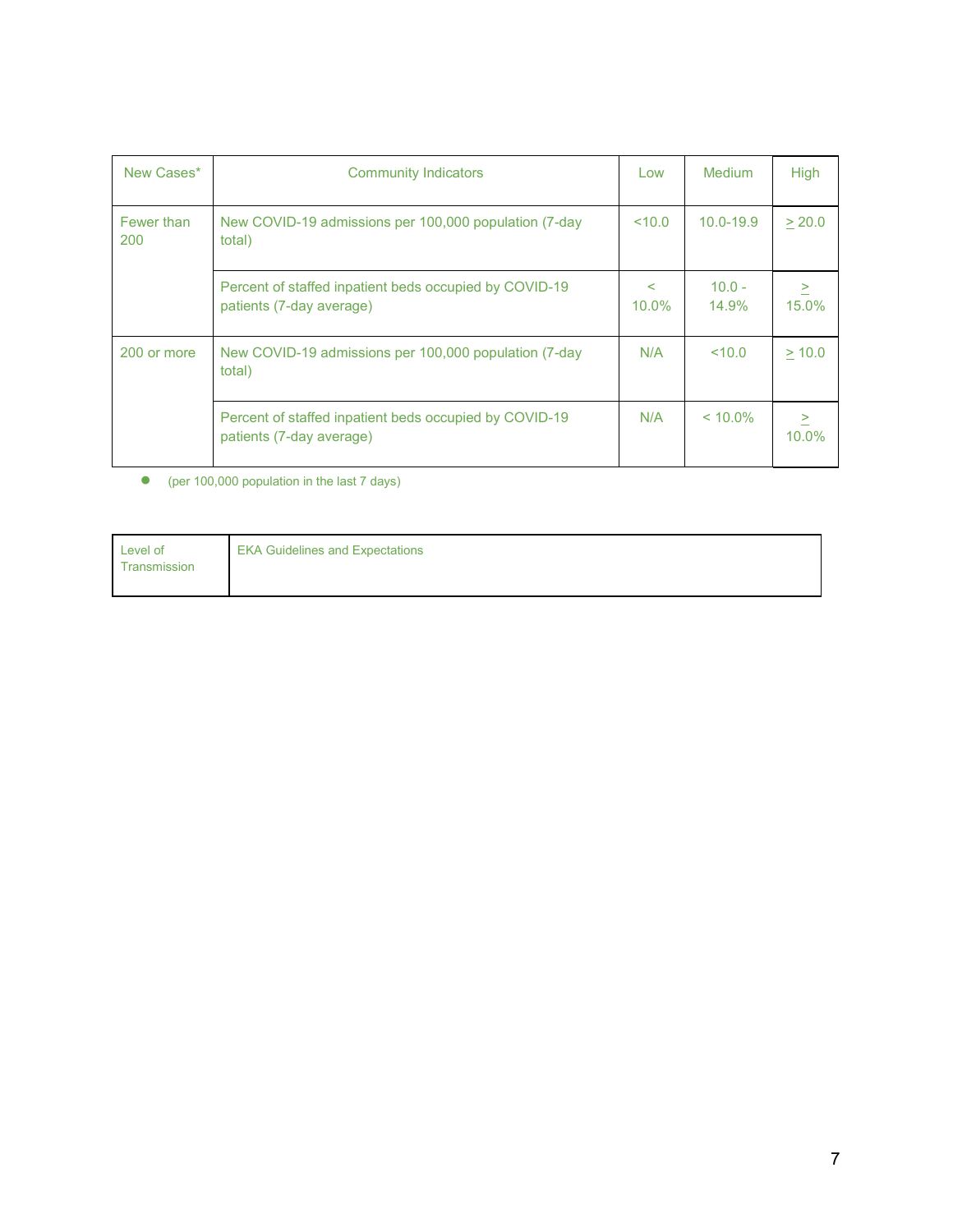| Low           | EKA will provide stakeholders information and opportunities for (staff and students) in regard to current<br>COVID-19 vaccines and boosters.                                    |
|---------------|---------------------------------------------------------------------------------------------------------------------------------------------------------------------------------|
|               | EKA will maintain improved ventilation in indoor spaces; well room.                                                                                                             |
|               | EKA will not require students/staff to test when participating in sports or activities.                                                                                         |
|               | EKA will have a sick room for symptomatic students for at least the remainder of the 2021 - 2022 school<br>year.                                                                |
|               | Staff or students who are returning from a confirmed positive COVID-19 diagnosis or if an individual was<br>exposed to a COVID-19 positive individual will be required to mask. |
|               | EKA will continue to require parents/guardians to assess their student's health daily before sending them<br>to school.                                                         |
|               | EKA will continue to contact trace for positive cases to identify cluster or outbreak activities.                                                                               |
|               | EKA will ensure that quarantine and isolation guidance is upheld in accordance with current CDC and<br>local health districts.                                                  |
|               | EKA will not impose restrictions on outdoor activities.                                                                                                                         |
|               | EKA will continue to promote good handwashing and respiratory etiquette.                                                                                                        |
|               | EKA will continue to adhere to daily cleaning of facilities and approve additional disinfecting procedures<br>when a positive case is identified.                               |
|               | EKA will continue to provide accommodations to students and staff who are medically fragile or<br>immunosuppressed who may be at a greater risk for health complications.       |
|               | Buildings, events, activities are at 100 percent capacity.                                                                                                                      |
|               | EKA will coordinate with state and local officials to determine any changes in mitigation policy or<br>procedure.                                                               |
|               | EKA will continue to require visitor screening protocols.                                                                                                                       |
|               | Outdoor facility use is currently acceptable without restriction. Indoor facility use will be approved on a<br>case-by-base basis by EKA administration.                        |
| <b>Medium</b> | EKA will follow mitigation strategies outlined in the Low Community Indicator and will also implement the<br>following additional changes:                                      |
|               | EKA will limit capacity at indoor events/large gatherings to 75% capacity.                                                                                                      |
|               | EKA will quarantine based on core groups.                                                                                                                                       |
|               | EKA will increase the cleaning frequency of high touch surfaces                                                                                                                 |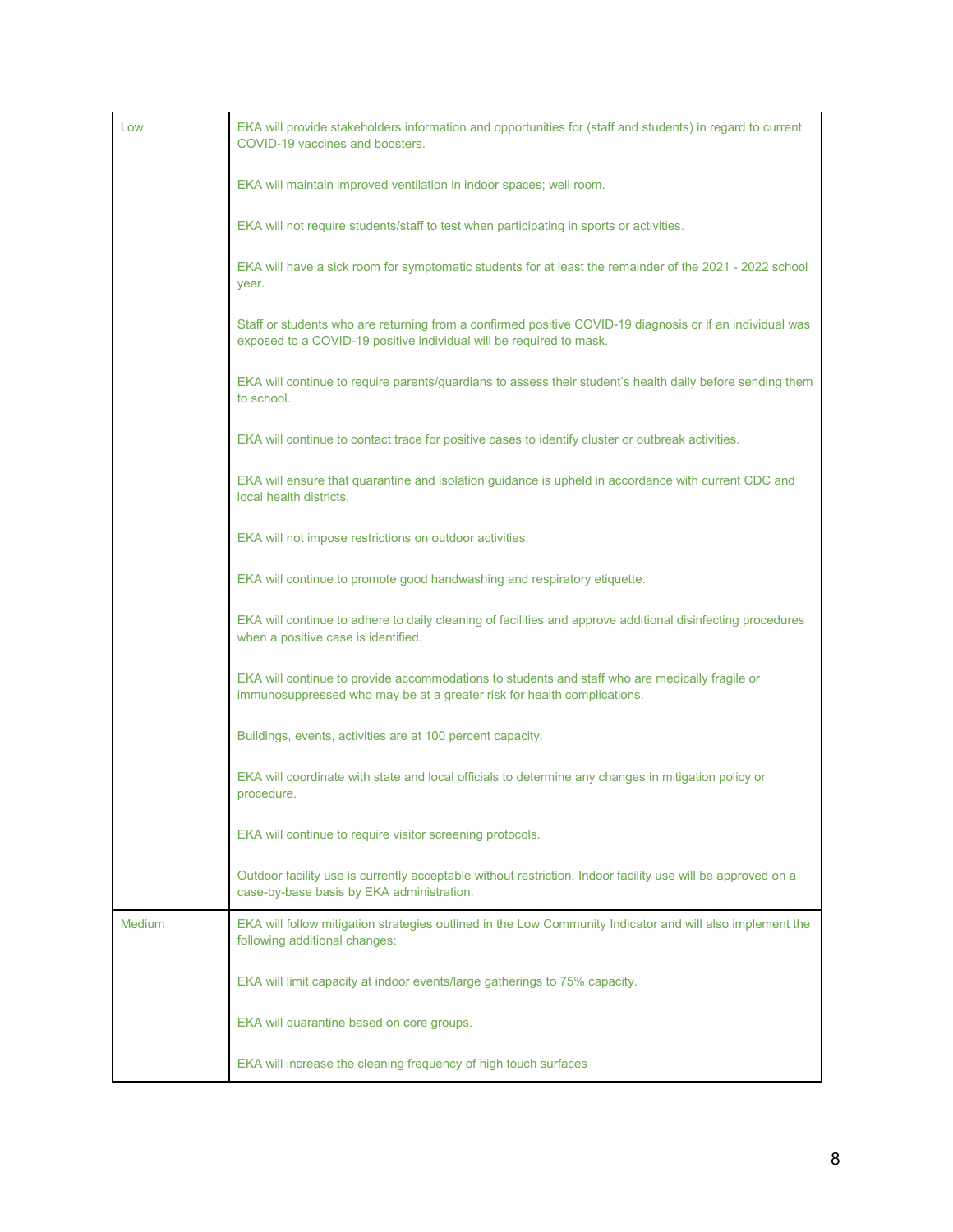| High | EKA will follow the following mitigation strategies outlined in the Low and Medium Community Indicators<br>and will also implement the following additional mitigation strategies: |
|------|------------------------------------------------------------------------------------------------------------------------------------------------------------------------------------|
|      | EKA will require all staff and school meetings to be suspended in-person and move to a virtual format.                                                                             |
|      | EKA will require field trips to follow current quidance from the local health district.                                                                                            |

*(Requirement: The requirement clarifies that a plan must include how it will maintain the health and safety of students, educators, and other school staff, and the extent to which it has adopted policies, and a description of any such policies, on each of the CDC's safety recommendations including:*

- *Correct wearing of masks;*
- *Modifying facilities to allow for physical distancing;*
- *Handwashing and respiratory etiquette; cleaning and maintaining healthy facilities, including improving ventilation; contact tracing in combination with isolation and quarantine, in collaboration with the State and local health departments;*
- *Diagnostic and screening, and COVID-19 testing;*
- *Appropriate accommodations for children with disabilities with respect to health and safety policies; and*
- *Coordination with State and local health officials. (Interim Final Guidance))*

EKA has established systems and processes to address each of the CDC's safety recommendations and in consideration of state and local requirements and guidance, as described in the following table.

| Category | <b>EKA Plans and Procedures</b> |
|----------|---------------------------------|
|          |                                 |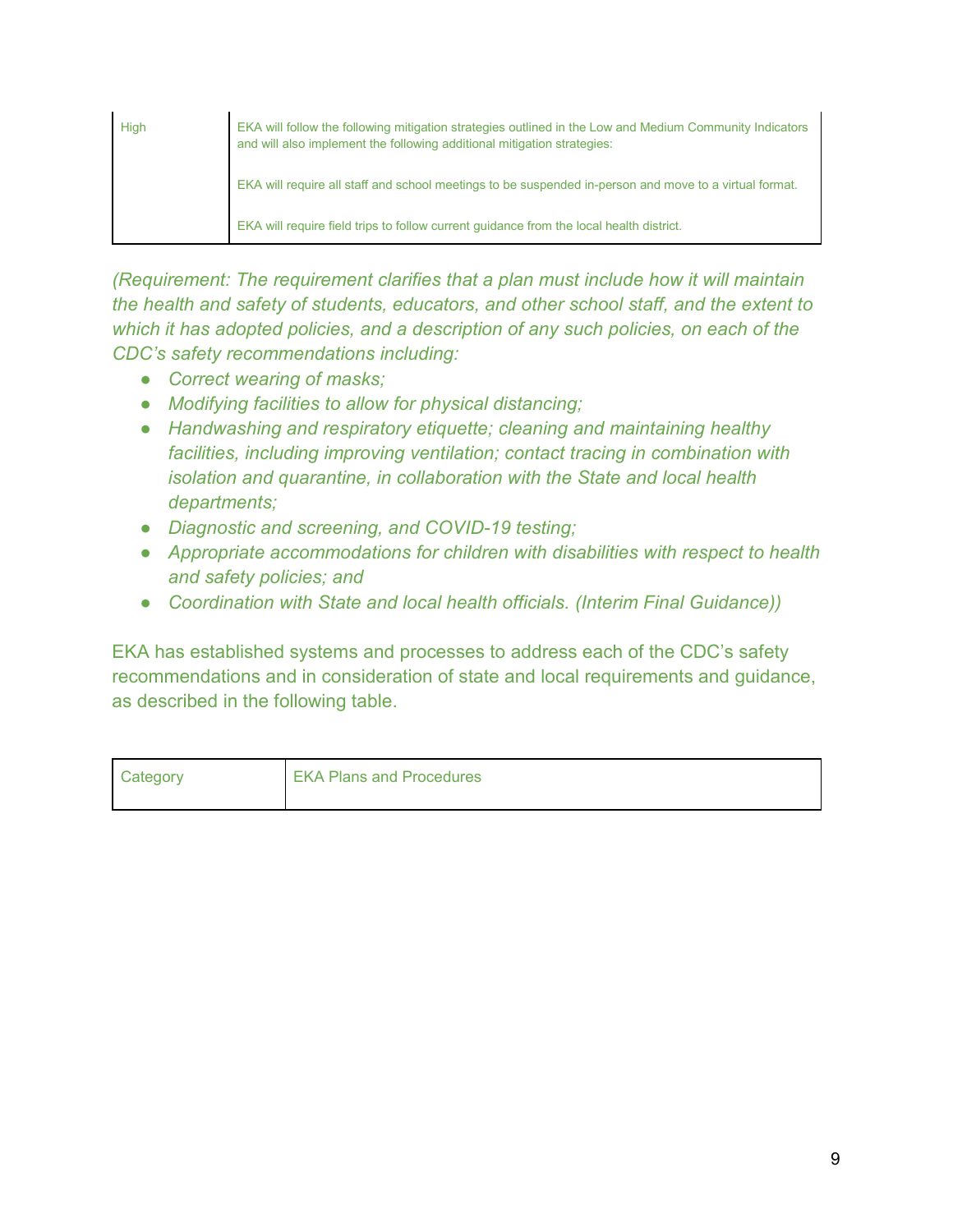| Staff and student daily<br>health assessment                                                  | EKA will continue to require the following for staff:<br>EKA will require staff to assess their health daily.<br>Staff may contact the HR Manager to report exposures, symptoms,<br>$\bullet$<br>or positive COVID-19 test results.                                                                                                                                                                                                                                                                                                                                                                                                                                                                                                                                                                                                                   |
|-----------------------------------------------------------------------------------------------|-------------------------------------------------------------------------------------------------------------------------------------------------------------------------------------------------------------------------------------------------------------------------------------------------------------------------------------------------------------------------------------------------------------------------------------------------------------------------------------------------------------------------------------------------------------------------------------------------------------------------------------------------------------------------------------------------------------------------------------------------------------------------------------------------------------------------------------------------------|
|                                                                                               | EKA requires parents/guardians to assess their children's health daily. EKA<br>has provided parents/guardians with the following guidance:<br>Utilize Checking Your Student Before Leaving Home to check<br>symptoms/conditions prior to sending the student to school. These<br>items relate to the signs and symptoms of COID-19 described by<br>the CDC.<br>If a student shows any symptoms/conditions, the parent/guardian is<br>$\bullet$<br>to keep the student at home and contact a medical provider for<br>guidance.<br>Parents/Guardians are encouraged to report all student exposures,<br>$\bullet$<br>symptoms, and/or positive COVID-19 test results to<br>parentportal@ekacademy.org.<br>COVID-19 testing opportunities for students and information for<br>$\bullet$<br>parents/guardians can also be found in the weekly newsletter. |
| COVID-19 testing for<br>exposed or<br>symptomatic staff,<br>students, or<br>household members | COVID-19 testing services are not offered at EKA, but the health team will<br>provide support in finding locations for those in need of testing.                                                                                                                                                                                                                                                                                                                                                                                                                                                                                                                                                                                                                                                                                                      |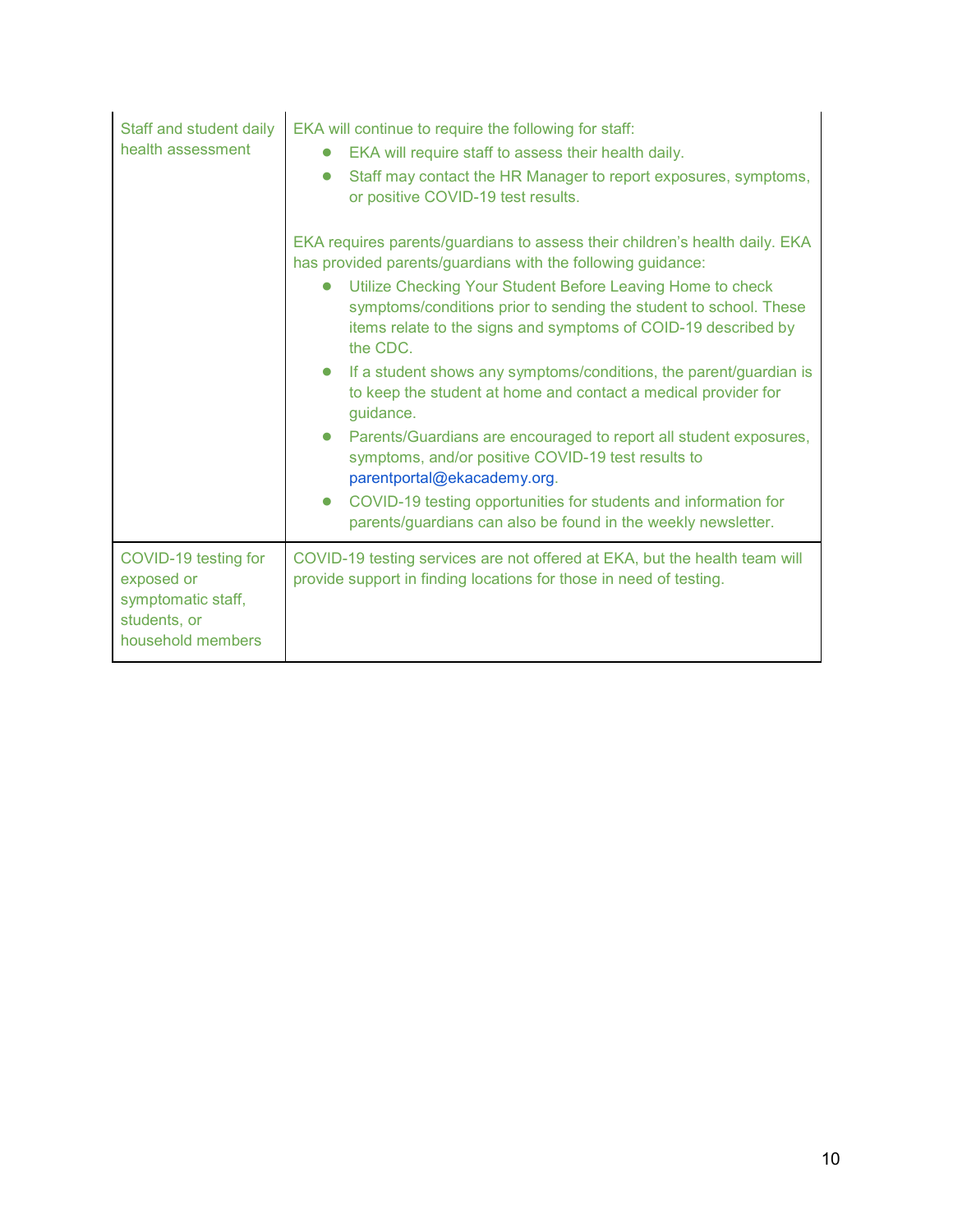| Contact tracing in<br>combination with<br>isolation and<br>quarantine, in<br>collaboration with the<br>State and local health<br>departments | EKA works with the SNHD to prevent the spread of disease at the school<br>and to monitor any cluster/outbreak activity or community spread. Contact<br>tracing is part of the process of supporting patients with suspected or<br>confirmed infection. In contact tracing, EKA's health team works with<br>families or staff members to help them recall everyone with whom they<br>have had close contact during the timeframe while they may have been<br>infectious. Administration may also assist in providing this information.                                                                                                                           |
|----------------------------------------------------------------------------------------------------------------------------------------------|-----------------------------------------------------------------------------------------------------------------------------------------------------------------------------------------------------------------------------------------------------------------------------------------------------------------------------------------------------------------------------------------------------------------------------------------------------------------------------------------------------------------------------------------------------------------------------------------------------------------------------------------------------------------|
|                                                                                                                                              | EKA health team will notify exposed individuals (close contacts) of their<br>potential exposure as rapidly and sensitively as possible to the<br>ability/capacity of the team. Medically fragile and vulnerable populations will<br>be given priority. Notification to the families of students recommended for<br>quarantine, including telephone calls and letters home are made by the<br>health team. Letters of notification for parents/guardians are distributed by<br>the health team.                                                                                                                                                                  |
|                                                                                                                                              | Contacts are only informed that they may have been exposed to a COVID-<br>19 positive individual; they are not told the identity of the person who may<br>have exposed them due to privacy laws. Contacts are provided with<br>education, information, and support to understand their risk, as well as<br>information on what they should do to separate themselves from others<br>who are not exposed, monitor themselves for illness, and the potential of<br>spreading the infection to others even if they themselves do not feel ill.                                                                                                                     |
|                                                                                                                                              | EKA collaborates with SNHD to discuss any changes to quarantine<br>requirements.                                                                                                                                                                                                                                                                                                                                                                                                                                                                                                                                                                                |
|                                                                                                                                              | During times of increased transmission and COVID-19 reported positive<br>cases, SNHD recommends prioritizing contact tracing efforts to the most<br>vulnerable populations. Prioritizing Contact Tracing Efforts outlines EKA's<br>plan to contact trace students with medically fragile conditions, as well as<br>staff in job categories that are at increased risk for contracting and<br>spreading COVID-19. Prioritizing cases will only be utilized during times<br>when resources cannot meet the demand of positive, symptomatic, or<br>exposed cases. All COVID-19 cases will be reviewed utilizing all available<br>resources as quickly as possible. |
| <b>Ensuring CDC</b><br>quarantine and<br>isolation guidance is<br>upheld                                                                     | EKA has implemented recommendations from the CDC, SNHD and the<br>Nevada Department of Health and Human Services for COVID-19<br>Quarantine and Isolation.                                                                                                                                                                                                                                                                                                                                                                                                                                                                                                      |
|                                                                                                                                              | EKA health team documents student symptoms, exposure, or COVID-19<br>positive lab results. When a student or parent/guardian reports symptoms,<br>exposure, or positive COVID-19 test results, the health team will place<br>them on a quarantine/isolation report. The report is monitored daily, and the<br>health team ensures that these students are not at school. This system<br>also informs administrators when a student returns from isolation or                                                                                                                                                                                                    |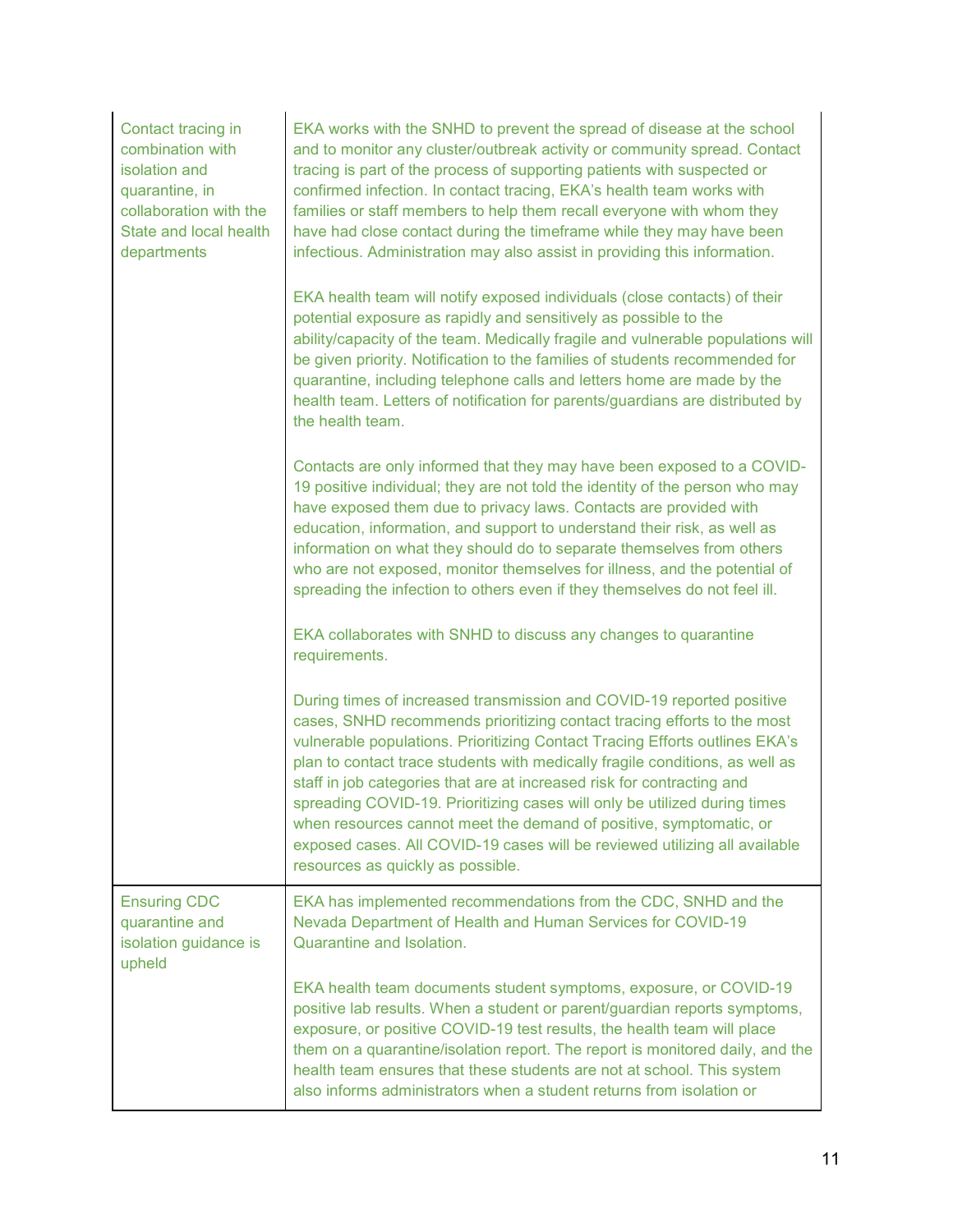quarantine and how long they must remain masked (date) at school.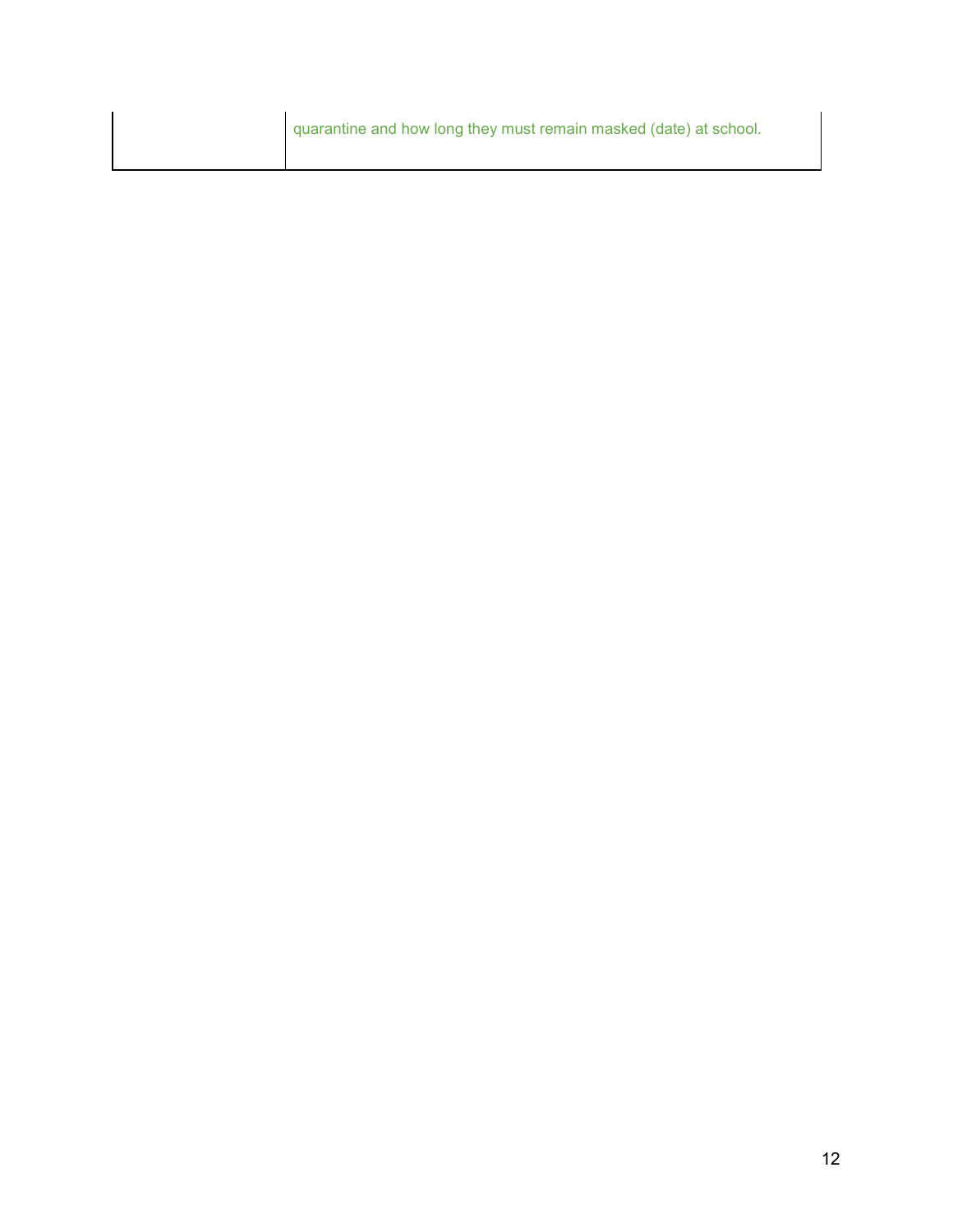| <b>Circumstances where</b><br>face masks are<br>required | In alignment with Directives 052 from the State of Nevada, EKA will no<br>longer continue universal masking as a mitigation strategy and will<br>implement the following adjustments to the mask policy:<br><b>Face Mask Use After Exposure</b><br>Vaccines are up to date:<br>O<br>Staff, including health care staff, and students may<br>return to school/work site, as long as they are<br>asymptomatic (without symptoms of COVID-19)<br>Staff and students must wear a mask for ten days<br>after exposure.<br>Staff and students are encouraged to test for<br>COVID-19 on day five, if possible. |
|----------------------------------------------------------|----------------------------------------------------------------------------------------------------------------------------------------------------------------------------------------------------------------------------------------------------------------------------------------------------------------------------------------------------------------------------------------------------------------------------------------------------------------------------------------------------------------------------------------------------------------------------------------------------------|
|                                                          | Vaccines are NOT up to date:<br>O                                                                                                                                                                                                                                                                                                                                                                                                                                                                                                                                                                        |
|                                                          | Staff, including health care staff, and students<br>must stay home for five days.                                                                                                                                                                                                                                                                                                                                                                                                                                                                                                                        |
|                                                          | After returning to the school/work site, staff and<br>students will continue to wear a mask for five<br>additional days.                                                                                                                                                                                                                                                                                                                                                                                                                                                                                 |
|                                                          | Staff and students must be without symptoms of<br>COVID-19 to return to school/work on day six.                                                                                                                                                                                                                                                                                                                                                                                                                                                                                                          |
|                                                          | Staff and students are encouraged to test for<br>COVID-19 on day five, if possible.                                                                                                                                                                                                                                                                                                                                                                                                                                                                                                                      |
|                                                          | Face Mask Use After Testing Positive for COVID-19                                                                                                                                                                                                                                                                                                                                                                                                                                                                                                                                                        |
|                                                          | Staff, including health care staff, and students must stay<br>O<br>home for five days.                                                                                                                                                                                                                                                                                                                                                                                                                                                                                                                   |
|                                                          | After returning to the school/work site, staff and students<br>$\circ$<br>will continue to wear a mask for five additional days (day<br>six through day ten).                                                                                                                                                                                                                                                                                                                                                                                                                                            |
|                                                          | Symptoms must have improved, and staff/students must<br>O<br>be without fever for 24 hours without the use of fever-<br>reducing medication to return to school/work site on day<br>SIX.                                                                                                                                                                                                                                                                                                                                                                                                                 |
|                                                          | <b>Cluster and Outbreak Masking</b>                                                                                                                                                                                                                                                                                                                                                                                                                                                                                                                                                                      |
|                                                          | EKA will continue to contact trace and identify individuals<br>O<br>in the school/work site that are symptomatic, exposed, or<br>who tested positive for COVID-19.                                                                                                                                                                                                                                                                                                                                                                                                                                       |
|                                                          | If a cluster or outbreak is identified, EKA will communicate<br>$\circ$<br>those findings to the local health authority and quarantine<br>individuals on a case-by-case basis.                                                                                                                                                                                                                                                                                                                                                                                                                           |
|                                                          | Individuals, classrooms, or cohorts identified as close<br>$\circ$<br>contacts will follow the Face Mask Use after Exposure<br>guidelines for masking set forth above.                                                                                                                                                                                                                                                                                                                                                                                                                                   |
|                                                          | As community health conditions improve, these recommendations may be<br>relaxed if allowed under state and local guidance. If health conditions<br>deteriorate, these recommendations will be adjusted to align with state and                                                                                                                                                                                                                                                                                                                                                                           |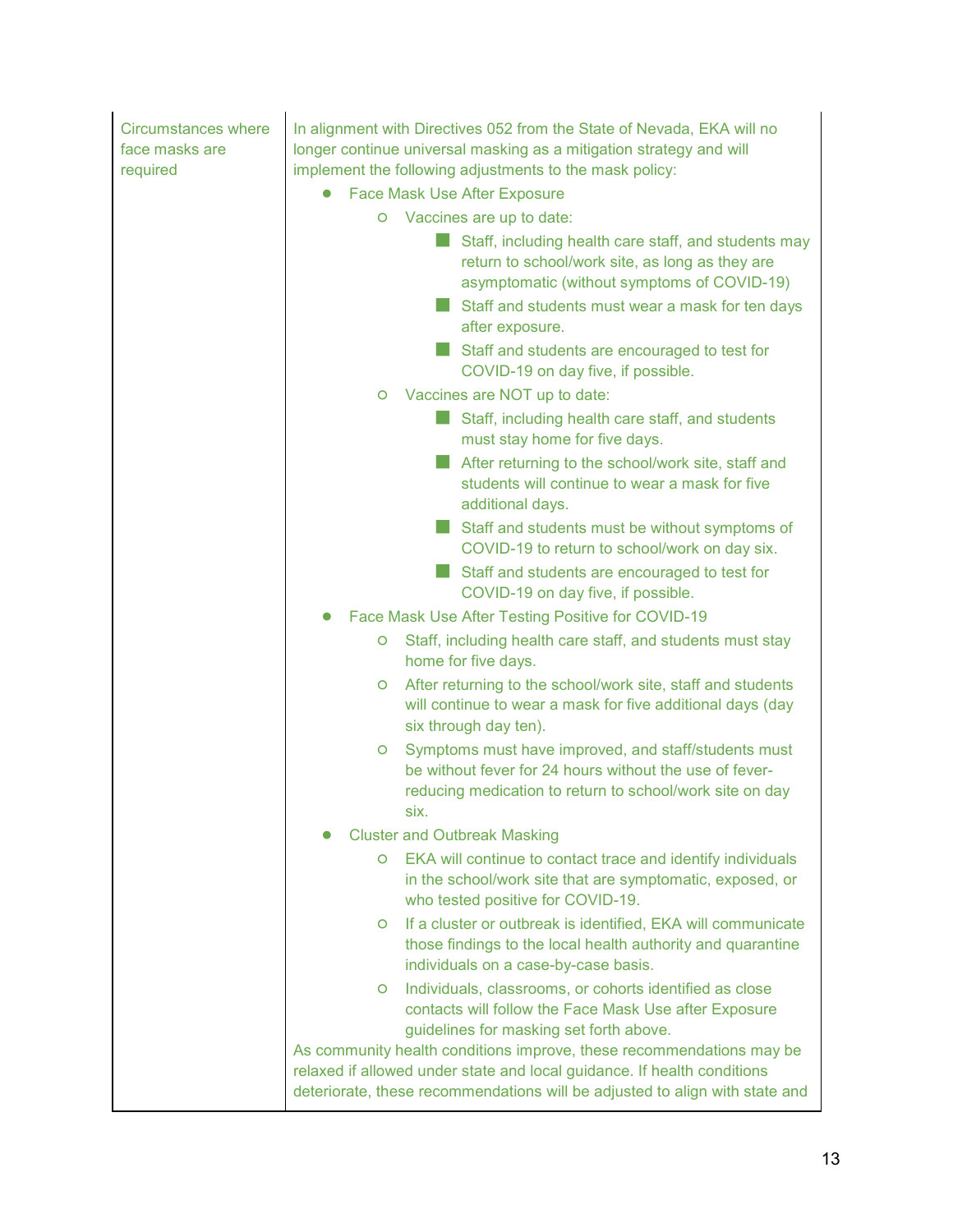local guidance.

EKA has provided guidance that requires face masks to cover the individual's face from the bridge of the nose to snugly under the chin and fit snugly against the sides of the face with no gaps for air to enter or exit.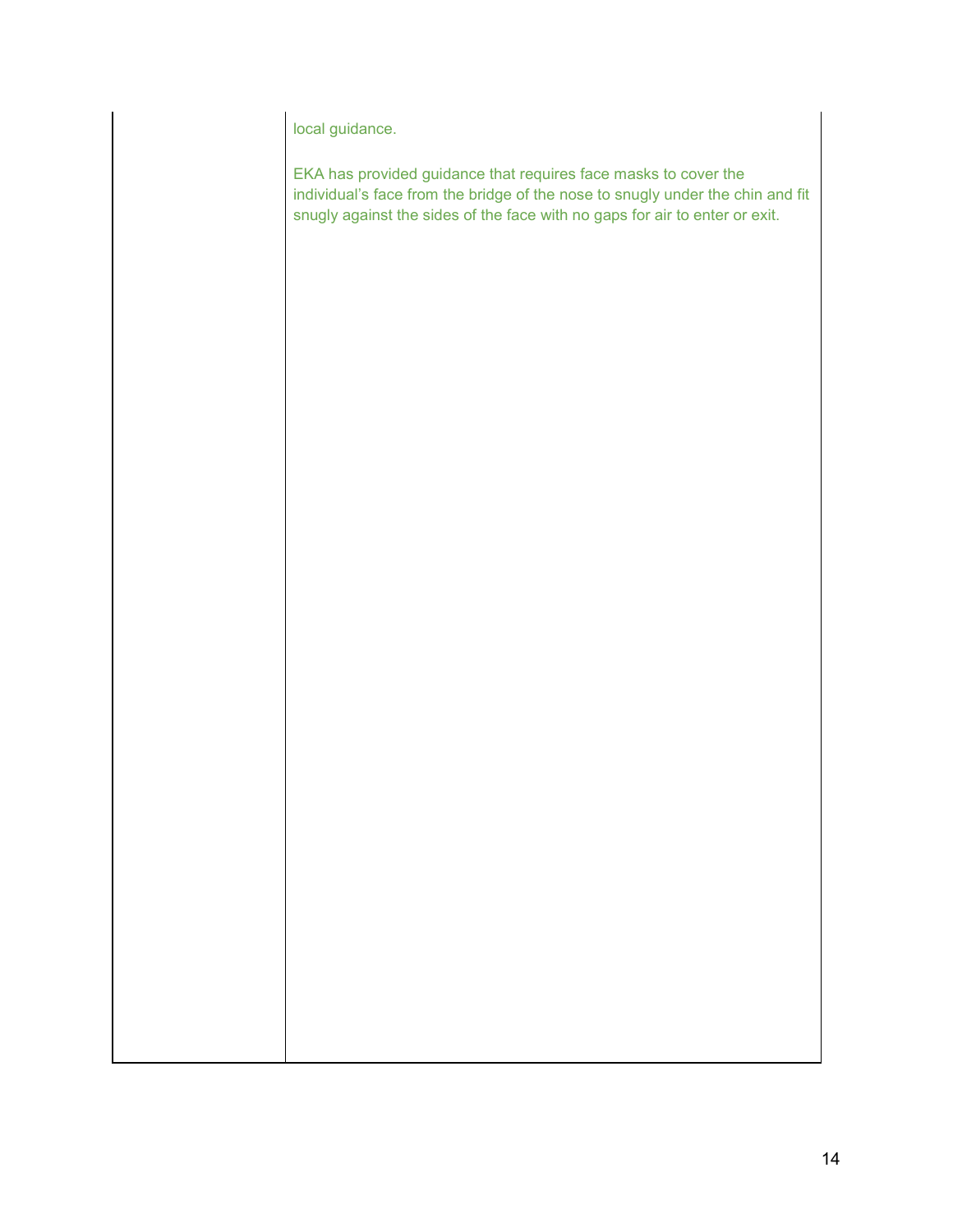| School related cluster   |  |  |
|--------------------------|--|--|
| and positive outbreak    |  |  |
| activity, reporting, and |  |  |
| communications           |  |  |

EKA will utilize the national Council of State and Territorial Epidemiologists' (CSTE) Standardization COVID-19 K-12 School Surveillance Guidance for Classification of Clusters and Outbreaks along with the COVID-19 Quarantine and Isolation-Guidance.

#### CSTE Definitions:

A K-12 school-associated COVID-19 **case** (confirmed or probable) is defined as:

● A staff or student who is physically present at the school/work site or participating in a school sanctioned extracurricular activity within 14 days prior to illness onset (or a positive COVID-19 test result) OR within ten days after illness onset (or a positive COVID-19 test result).

A K-12 school-associated **cluster** is defined as:

- Multiple cases comprising of at least ten percent of students, teachers, or staff within a specified core group OR
- At least three cases within a specified core group meeting criteria for a probable or confirmed school-associated COVID-19 case; with symptom onset or positive COVID-19 test result within 14 days of each other, AND
- No likely known epidemiologic link to a case outside of the school/work site.

A K-12 school-associated **outbreak** is defined as:

- Multiple cases comprising at least 10 percent of students, teachers, or staff within a specified core group OR
- At least three cases within a specified core group meeting criteria for a probable or confirmed school-associated COVID-19 case with symptom onset or positive COVID-19 test result within 14 days of each other; who were not identified as close contacts of each other in another setting (i.e., household) outside of the school setting; AND
- Epidemiologically linked in the school setting or a schoolsanctioned extracurricular activity.

Note: COVID-19 cases who may have shared exposure on school grounds and are different households are included. Case counts for school-related outbreaks include those associated with before- and after-school programs.

Identifying Outbreaks Within Schools:

- Administrators and the health team have access to the daily list of all students and staff who are isolated or quarantined.
- EKA Health Team reviews each positive case and confers with administrators if ten percent of students, teachers, or staff, within a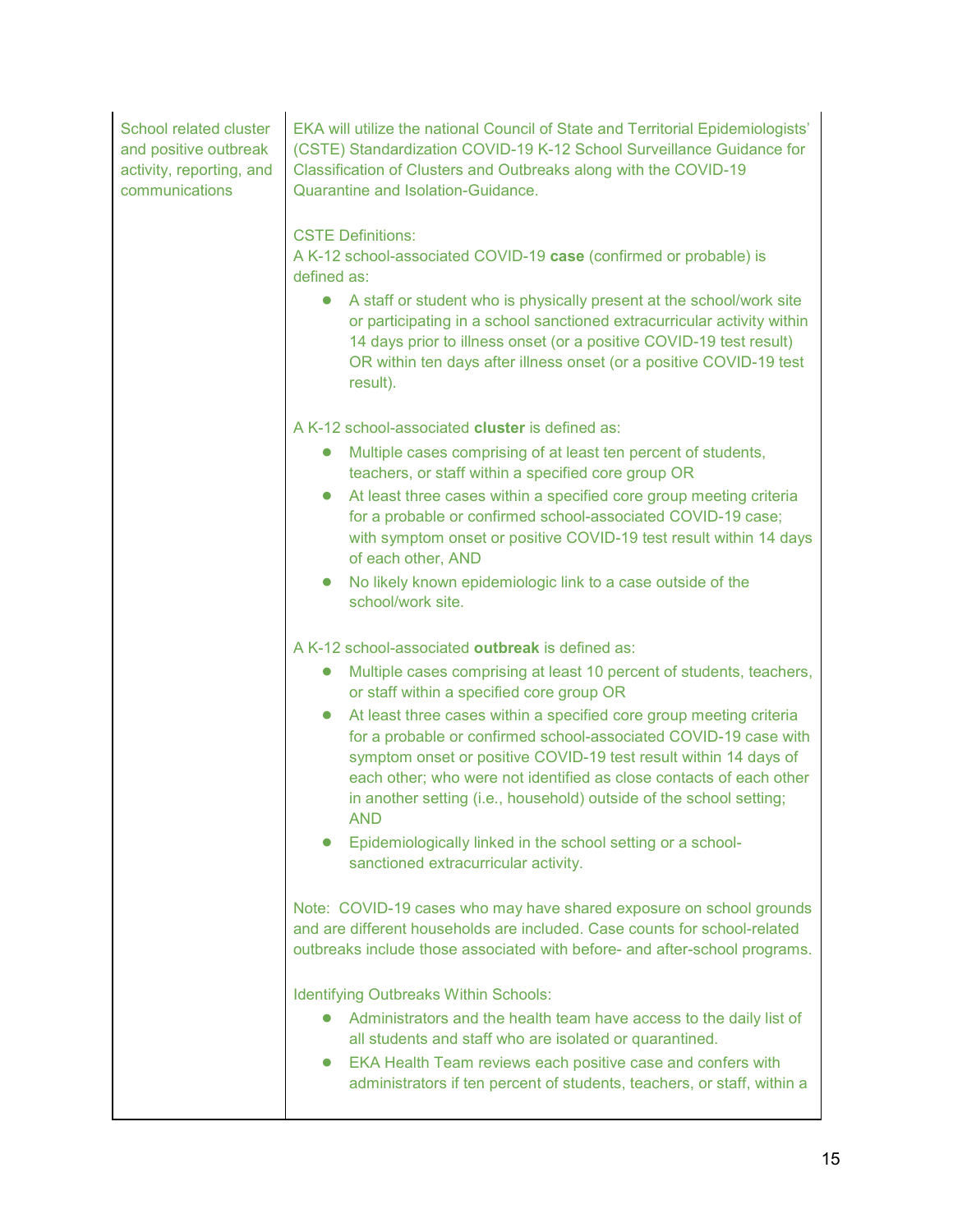specified core group OR at least three cases within a specified core group meet criteria for a probable or confirmed schoolassociated COVID-19 outbreak.

- A core group includes, but is not limited to, extracurricular activities, cohort group, classroom, before-and after-school care.
- A school sanctioned extracurricular activity is defined as a voluntary activity sponsored by the school, or an organization sanctioned by the school. Extracurricular activities, include but are not limited to, preparation for and/or involvement in public performances, contests, athletic competitions, demonstrations, displays, and club activities.
- **Per Directive 052, if the local public health authority becomes** aware of a school/work site that is experiencing an outbreak and has not implemented the agreed upon mitigation measures, the local public health authority may require the mandatory and immediate use of face coverings for all students and staff in the affected school building(s) and any additional mitigation measures deemed necessary by the local health authority.

Declaration and Notification of Outbreaks in Schools/Work Sites: Outbreak declarations must be reported immediately to the local public health authority, the SNHD at (702) 759-0925 (24 hours), or schoolcovid@snhd.org. EKA administration will work with the EKA health team to inform parents/guardians and staff of the outbreak and mitigation response by EKA. Communication with families and the community is crucial to ensure they understand the reason for the closure and what is being done to address the outbreak.

Mitigation Response

- EKA will collaborate with the SNHD to determine the appropriate outbreak response, which is not limited to:
	- Core group quarantine
	- Universal school/work site masking
	- Proper sanitation
	- Increased ventilation
	- Changing HVAC filters in rooms and/or buildings
	- School building/work site closure
	- Possible suspension of school gatherings

#### Outbreak Monitoring

Parents/Guardians will be encouraged to continue to report any students who become symptomatic or test positive for COVID-19 to the EKA health team. Staff are to report symptoms or positive COVID-19 results to the EKA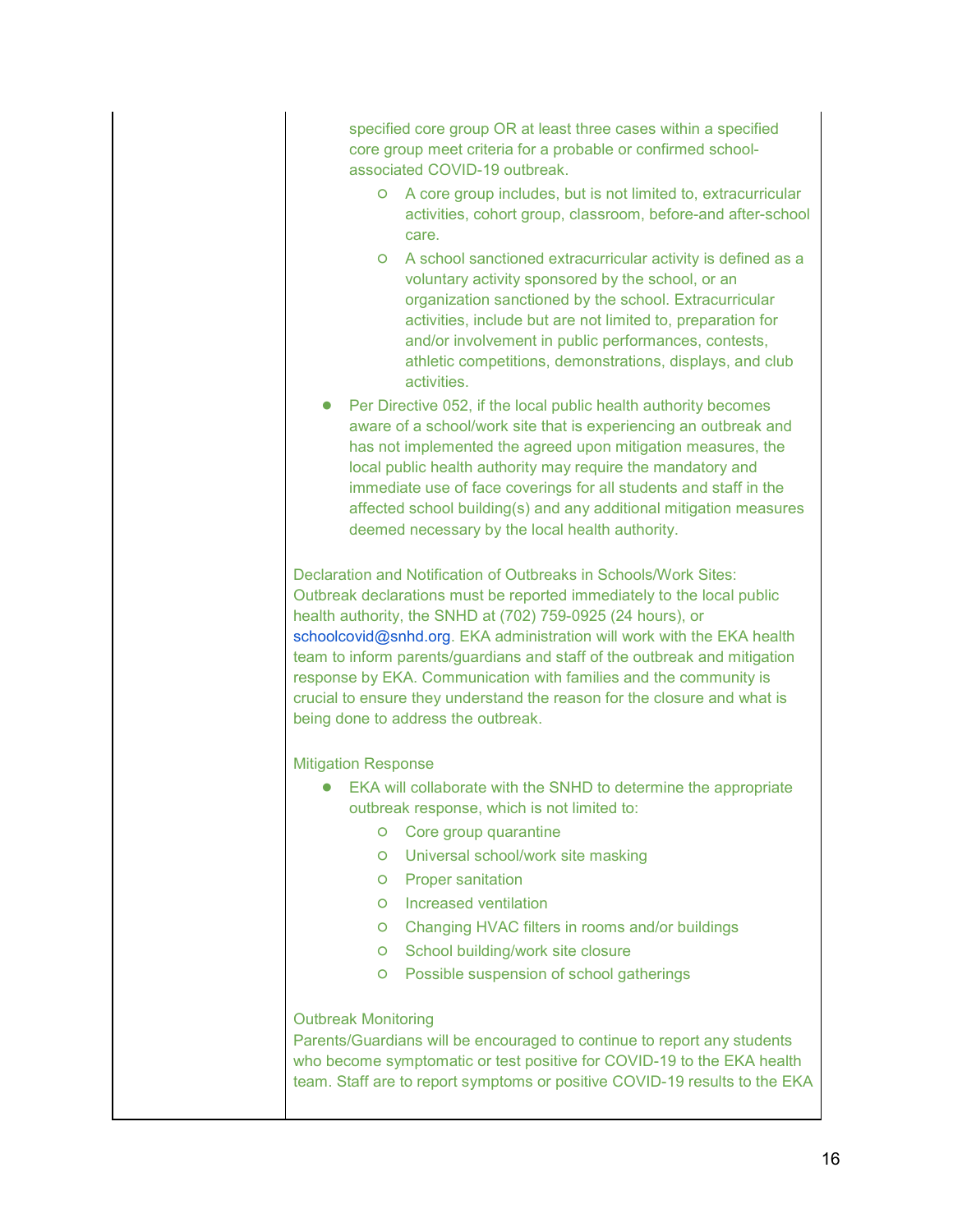HR Manager. EKA administration will continue to monitor case numbers at the school to determine when the epidemic curve starts to decline.

#### Closing an Outbreak

An outbreak ends when the number of new reported illnesses drops back to baseline or under ten percent of students, teachers, or staff within a specified core group OR at least three cases within a specified core group. Once the baseline of COVID-19 has been achieved for two incubation periods (28 days) the outbreak will be declared closed by the SNHD. SNHD may also declare that an outbreak is over by using different measures depending on known information of the outbreak. For example, if the outbreak was known to be omicron, the medium incubation period is lessened and SNHD may determine the outbreak is over before 28 days. This is subject to change based on new scientific information and detailed information from the outbreak.

#### Notification of Outbreak Closure

EKA Administration will inform families and staff electronically, and through the website when the outbreak has been contained and normal school activities may resume.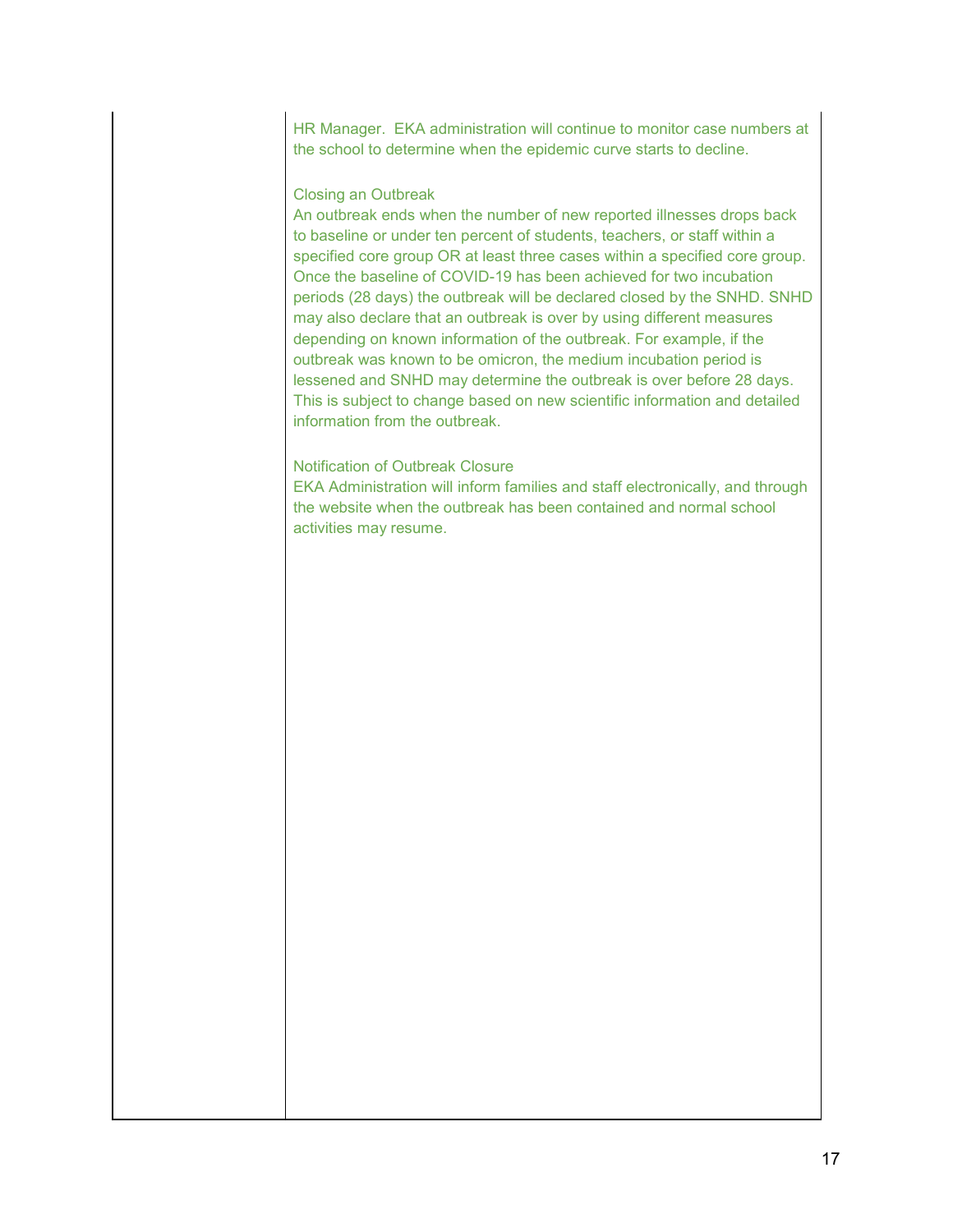| COVID-19 testing for<br>staff and students that<br>are not up to date on<br>COVID-19 vaccines or<br>who are unvaccinated | EKA does not have its own testing site and does not have competitive<br>sports teams. It will continue to make available upon request, a list of<br>testing sites in the inquirer's geographical area.                                                                                                                                                                                                                                                                                            |
|--------------------------------------------------------------------------------------------------------------------------|---------------------------------------------------------------------------------------------------------------------------------------------------------------------------------------------------------------------------------------------------------------------------------------------------------------------------------------------------------------------------------------------------------------------------------------------------------------------------------------------------|
| Modifying facilities to<br>allow for physical<br>distancing (e.g., use of<br>cohorts/pods)                               | As local guidelines no longer restrict building capacity to account for<br>COVID-19, capacity limits have been reverted to the maximum allowed by<br>fire code. If local health recommendations change, EKA will, where<br>possible, adjust capacity limits for social distancing. As a small school, with<br>limited space, EKA may have to move to a Distance Learning model during<br>times of high transmission.<br>EKA has a health office for health care needs that cannot be addressed in |
|                                                                                                                          | the classroom. The management of moderate to severe first aid injuries,<br>medication administration, and specialized procedures such as diabetic<br>care are handled in the health office to prevent possible cross-exposure<br>risk with sick students.                                                                                                                                                                                                                                         |
|                                                                                                                          | An area for students with possible COVID-19 symptoms has been<br>established as well. The management of mild to severe illness, including<br>students with fever or signs and symptoms is handled in the sick room to<br>prevent possible cross-exposure risk with healthy students and staff. All<br>employees who are assigned to work in the sick room are fit tested for an<br>N-95 respirator.                                                                                               |
|                                                                                                                          | As community health conditions improve, these recommendations may be<br>relaxed. If health conditions deteriorate, these recommendations will be<br>adjusted to align with state and local guidance.                                                                                                                                                                                                                                                                                              |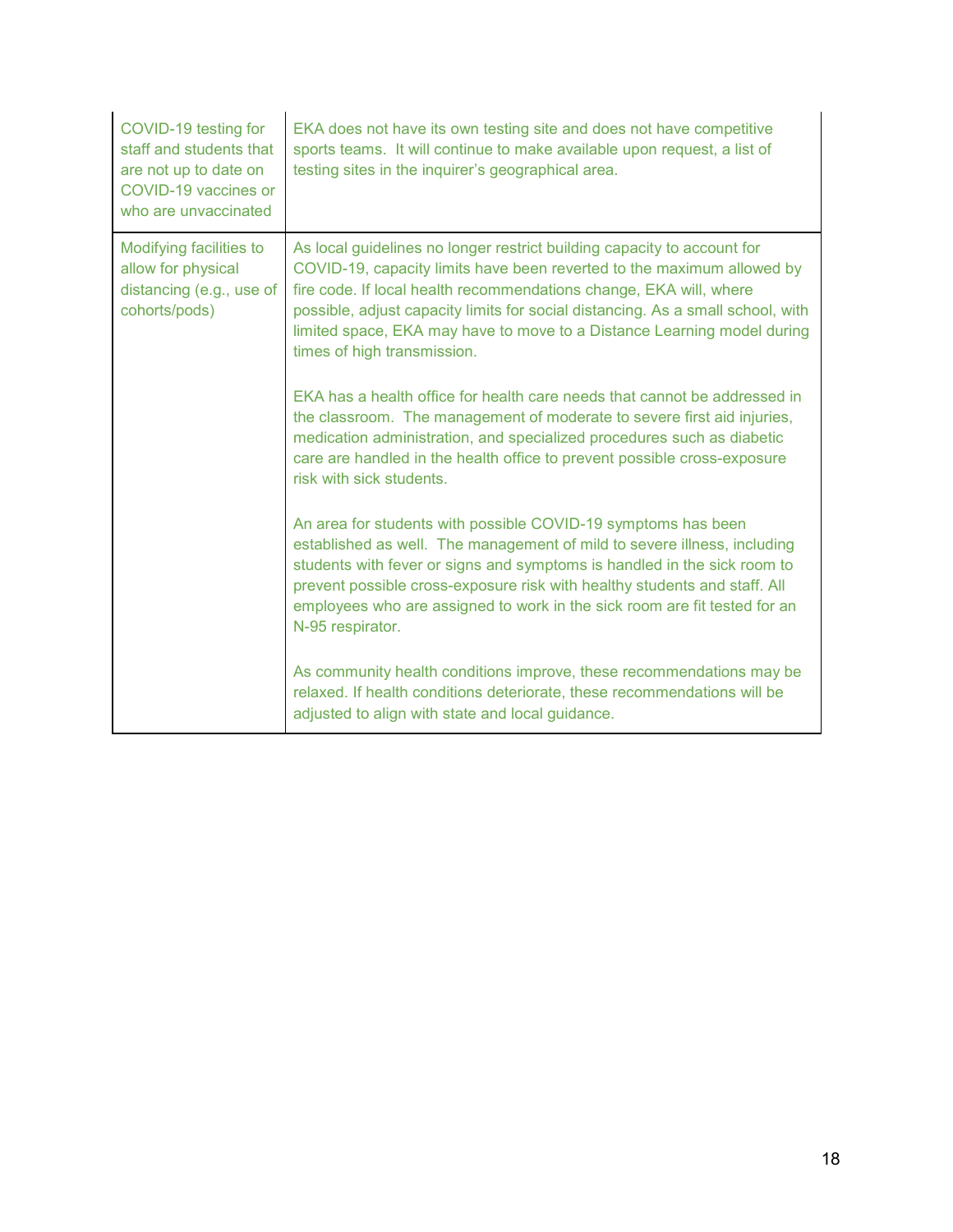| Handwashing and<br>respiratory etiquette                 | Staff and students are encouraged to wash for at least 20 seconds or<br>sanitize hands regularly, especially before and after classes or activities,<br>and when working with children and supplies.                                                                                                                                                                                                                                                                                                                                                                                                                                                                                                                                                                                                                                                                                                                                                                                                                                                                                                     |  |  |
|----------------------------------------------------------|----------------------------------------------------------------------------------------------------------------------------------------------------------------------------------------------------------------------------------------------------------------------------------------------------------------------------------------------------------------------------------------------------------------------------------------------------------------------------------------------------------------------------------------------------------------------------------------------------------------------------------------------------------------------------------------------------------------------------------------------------------------------------------------------------------------------------------------------------------------------------------------------------------------------------------------------------------------------------------------------------------------------------------------------------------------------------------------------------------|--|--|
|                                                          | When handwashing stations are not readily available, the use of hand<br>sanitizer should be encouraged. Students and staff are encouraged to<br>wash hands/use hand sanitizer often, such as:<br>After coughing, sneezing, or blowing nose.<br>$\bullet$<br>After using the restroom.<br>$\bullet$<br>Before eating or preparing food.<br>$\bullet$<br>Before and after touching face.<br>$\bullet$<br>Prior to school entry.<br>$\bullet$<br>Before and after providing routine care for another person who<br>$\bullet$<br>needs assistance.<br>Before putting on and after removing gloves.<br>$\bullet$<br>After touching frequently touched areas (e.g., doorknobs,<br>$\bullet$<br>handrails, shared computers)<br>Any staff member who is working in the sick room, conducting aerosolized<br>medical procedures, and/or working closely with students in specified<br>conditions must wear an N-95 respirator while performing their work.<br>Additional personal protective equipment may also be required.<br>The training and fit test is brand specific to the N95 respirator at the time of |  |  |
|                                                          | COVID-19 testing. EKA has a record of this information for this specific<br>staff and can be made available should a request for proof of compliance<br>with the program be made.                                                                                                                                                                                                                                                                                                                                                                                                                                                                                                                                                                                                                                                                                                                                                                                                                                                                                                                        |  |  |
| <b>Cleaning and</b><br>maintaining healthy<br>facilities | In an effort to maintain a safe and clean learning environment for students<br>and staff, custodial personnel perform disinfectant light duty activities daily<br>in each classroom and common areas throughout the facility.                                                                                                                                                                                                                                                                                                                                                                                                                                                                                                                                                                                                                                                                                                                                                                                                                                                                            |  |  |
|                                                          | <b>COVID-19 Facilities Disinfecting</b><br>In an effort to be efficient and supportive when a COVID-19 positive case is<br>identified and/or suspected, the Maintenance Supervisor will determine the<br>proper disinfecting application.<br>The custodial staff will immediately perform a disinfectant cleaning<br>$\bullet$<br>of the areas occupied by the person who is sick or diagnosed with<br>COVID-19 within the last 24 hours.<br>If it is determined that the areas to be disinfected are limited, the<br>$\bullet$<br>custodial staff also can perform a daily disinfectant cleaning of<br>high-traffic areas, including but not limited to, the well room, sick<br>room, hallways, restrooms, etc.                                                                                                                                                                                                                                                                                                                                                                                         |  |  |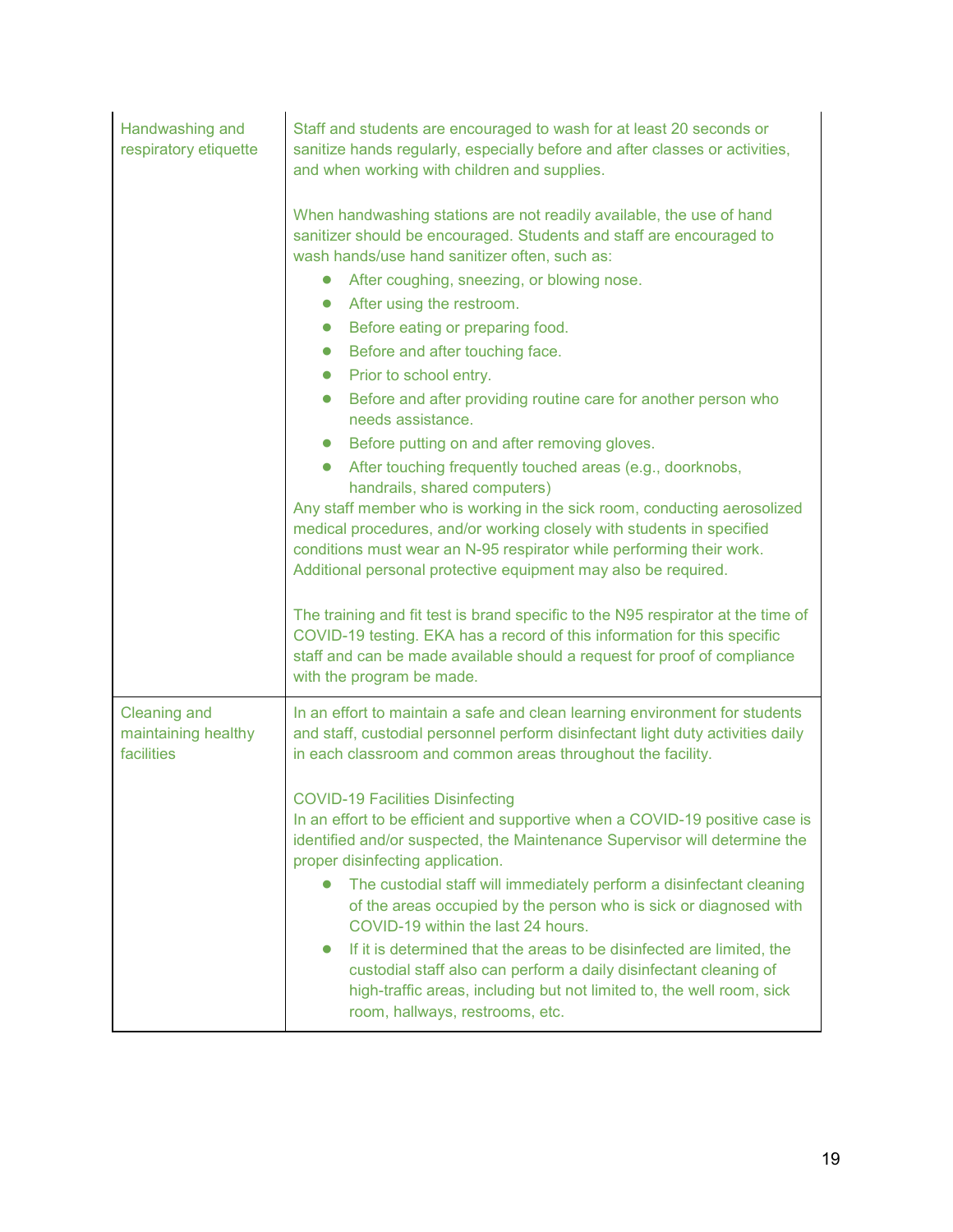| Appropriate<br>accommodations for<br>children with<br>disabilities with | With regard to medically fragile student populations, IEP teams work with<br>the school nurse, licensed health care provider, and the parent/guardian to<br>determine if it is in the best interest of the child to return to school. |
|-------------------------------------------------------------------------|---------------------------------------------------------------------------------------------------------------------------------------------------------------------------------------------------------------------------------------|
| respect to health and<br>safety policy                                  | Students with immunosuppression may be at increased risk during an<br>outbreak of COVID-19 because they are at a high risk for health<br>complications.                                                                               |
| Coordination with the<br>State and local health<br>officials            | EKA collaborates with SNHD to discuss School Reopening Criteria and<br>determine any changes to quarantine requirements.                                                                                                              |

*(Requirement: The plan must describe how the school will ensure continuity of services, including but not limited to services to address students' academic needs and students' and staff social, emotional, mental health and other needs, which may include student health. (Interim Final Guidance))*

### Academic Needs

EKA uses Google Classroom and Infinite Campus as their learning management systems. All teachers, including teachers providing full-time distance education and face-to-face instruction, will utilize these programs as an instructional tool and resource to provide consistency for students and parents/guardians.

Technology will be utilized to leverage opportunities to support student learning. When students are afforded quality digital learning experiences, teachers are able to maximize small-group instructional opportunities to support students and accelerate learning.

In order to determine students' academic needs as a result of the COVID-19 pandemic and provide instructional support, the MAP Growth assessment will be administered for all grade levels. Students will participate in the fall, winter, and spring test administrations. Students will participate in the reading, mathematics and science assessments.

Providing essential and timely support is critical to the success of students. EKA provides varied professional learning opportunities to support the differentiated needs of teachers and staff.

### Social-Emotional Needs

The EKA counseling and administrative team assists students in need of mental